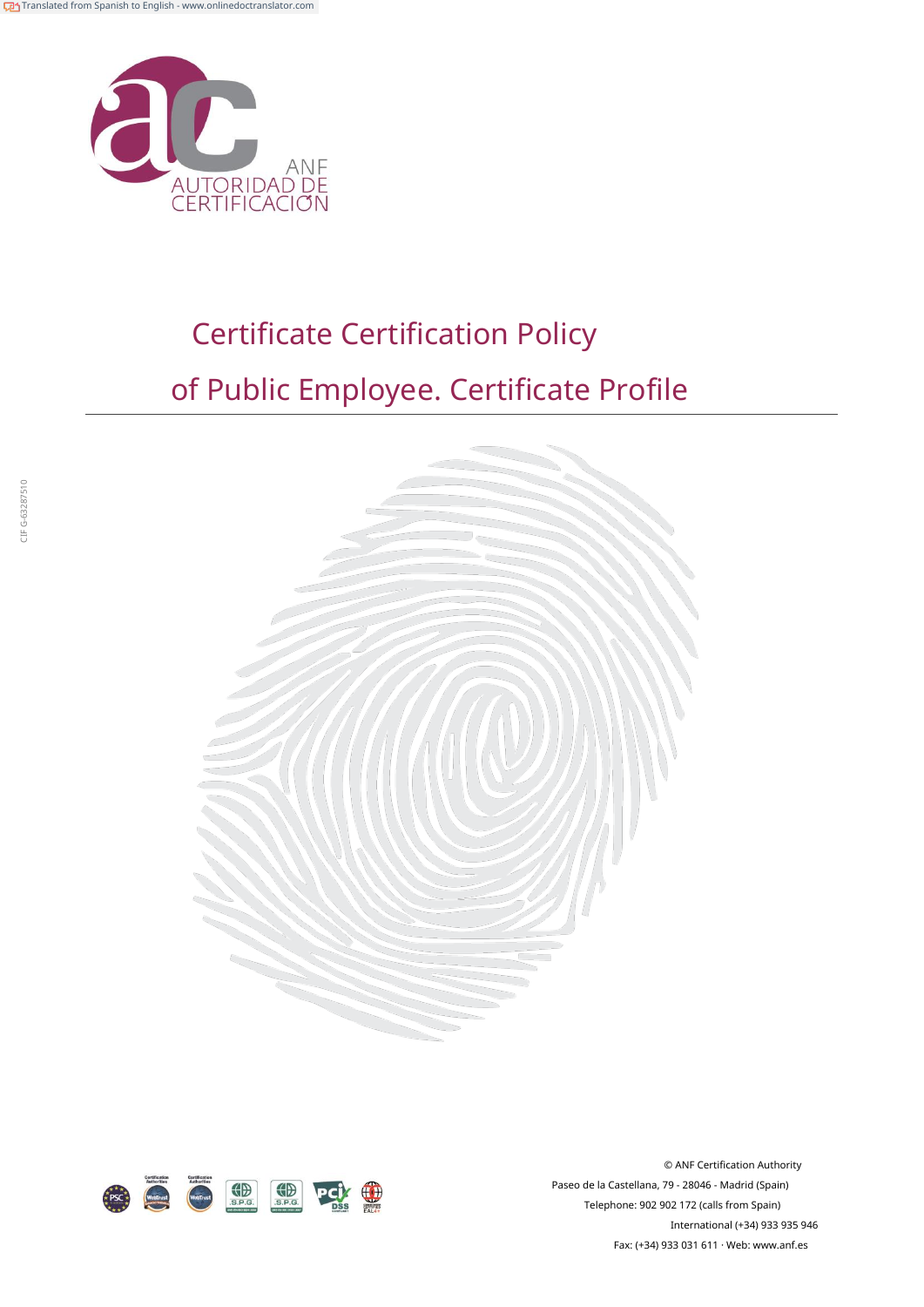#### **Security level**

Public

**Important announcement**

This document is the property of ANF Certification Authority

Its reproduction and dissemination is prohibited without the express authorization of ANF Certification Authority

#### **Copyright © ANF Certification Authority 2016**

Address: Paseo de la Castellana, 79. 28046 Madrid (Spain)

Telephone: 902 902 172 (calls from Spain) International (+34) 933 935 946

Fax: (+34) 933 031 611. Web: www.a[nf.es](http://www.anf.es/)

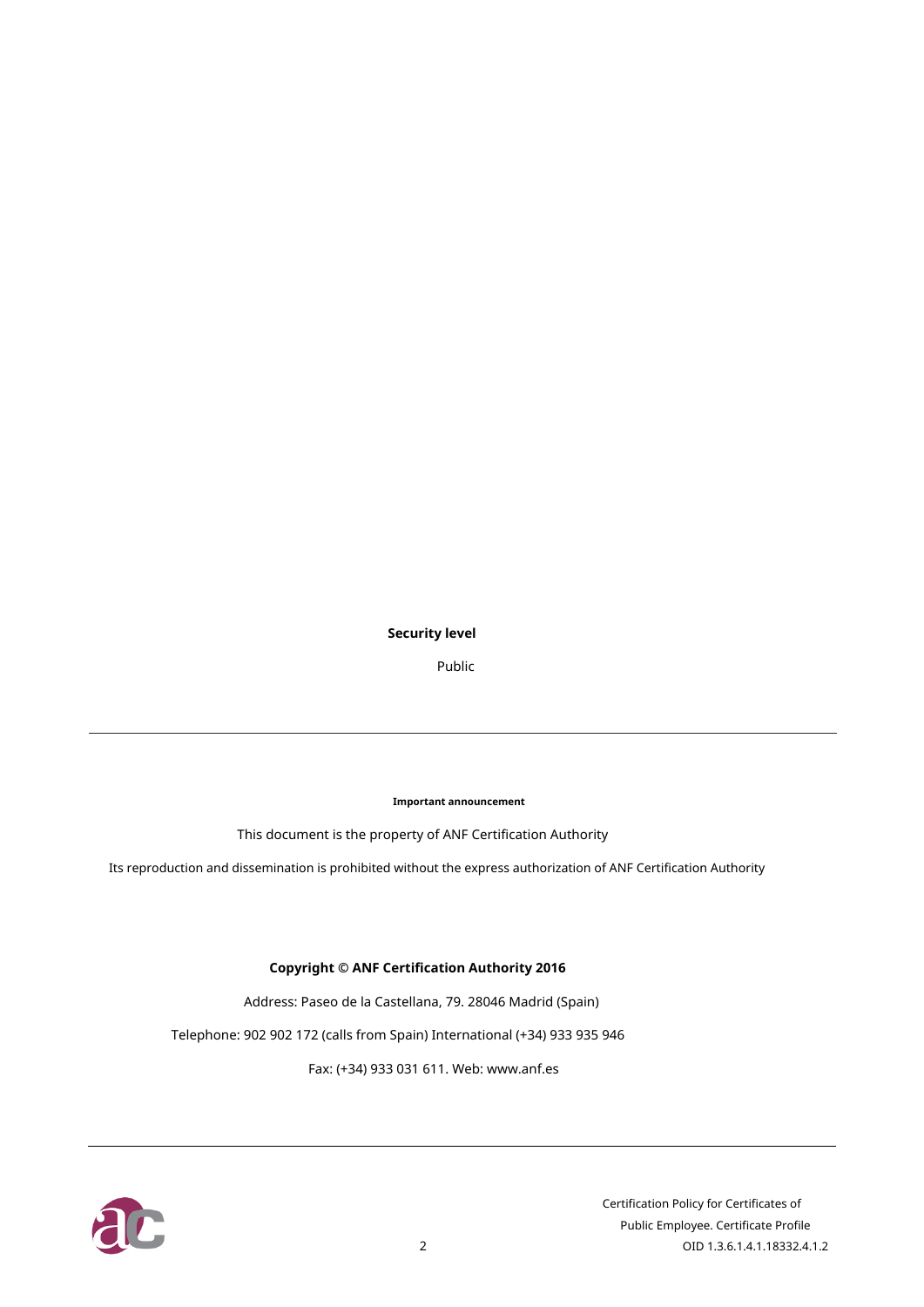### Public Employee Certificate

**(AUTHENTICATION) (SIGNATURE) (ENCRYPTION) TOKEN BY SOFTWARE - TOKEN HSM**

| Countryside                                          | Value                                                         |                                                                                                                                             | Crit | Oblig      |
|------------------------------------------------------|---------------------------------------------------------------|---------------------------------------------------------------------------------------------------------------------------------------------|------|------------|
| Version                                              | $2 = (V3)$                                                    |                                                                                                                                             |      | YES        |
| Serial number                                        |                                                               |                                                                                                                                             |      | <b>YES</b> |
| Signature algorithm.<br>SignatureAlgorithm           | sha256WithRSAEncryption                                       |                                                                                                                                             |      | YES        |
| Hash algorithm<br>firm<br>SignatureHashAlgor<br>ithm | sha256                                                        |                                                                                                                                             |      | <b>YES</b> |
|                                                      | <b>Common Name</b>                                            | eg ANF Assured ID CA1                                                                                                                       |      | <b>YES</b> |
|                                                      | (CN)                                                          |                                                                                                                                             |      |            |
|                                                      | <b>SERIALNUMBER</b>                                           | G63287510                                                                                                                                   |      | YES        |
| Transmitter                                          | Organization Identifier                                       | It is the VAT number, in Spain called NIF-VAT it is not the CIF.<br>It is the NIF for VAT in the EU<br>Currently ANF AC does not include it |      |            |
|                                                      | EmailAddress (E)                                              | info@anf.es                                                                                                                                 |      |            |
|                                                      | <b>Organizational Unit (OU)</b>                               | Organizational unit within the Certification Services<br>Provider responsible for issuing the certificate                                   |      | YES        |
|                                                      | Organization (O)                                              | eg ANF Certification Authority                                                                                                              |      | <b>YES</b> |
|                                                      | Locality (L)                                                  | eg Barcelona (see current address at http://<br>www.anf.es/es/address-direccion.html                                                        |      |            |
|                                                      | State (ST)                                                    | eg Barcelona                                                                                                                                |      |            |
|                                                      | Country (C)                                                   | pe ES                                                                                                                                       |      | <b>YES</b> |
| AuthorityCertIssuer                                  |                                                               |                                                                                                                                             |      |            |
| AuthorityCertSerial<br>Number                        |                                                               |                                                                                                                                             |      |            |
| Identifier of the<br>issuing entity key              |                                                               |                                                                                                                                             |      |            |
| Authority<br>KeyIdentifier                           | Hash with SHA1 of the public key used to sign the certificate |                                                                                                                                             |      | YES        |
| Issuer Alternative<br>Yam                            |                                                               |                                                                                                                                             |      |            |
| Valid from                                           |                                                               |                                                                                                                                             |      | <b>YES</b> |

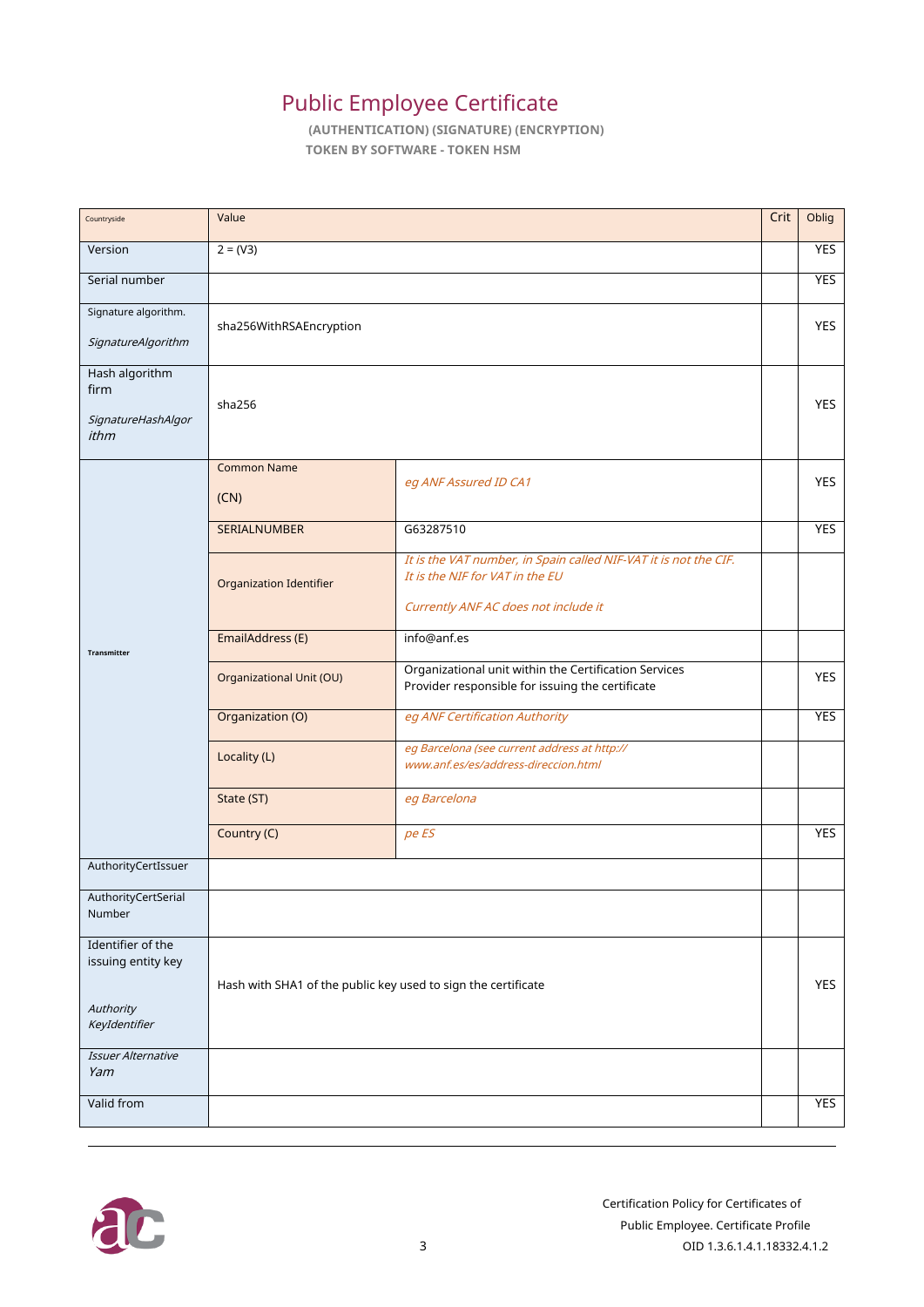| <b>NotBefore</b>        |                                 |                                                                                                                                                                                             |            |
|-------------------------|---------------------------------|---------------------------------------------------------------------------------------------------------------------------------------------------------------------------------------------|------------|
| Valid until             |                                 |                                                                                                                                                                                             | <b>YES</b> |
| NotAfter                |                                 |                                                                                                                                                                                             |            |
|                         | Subject                         |                                                                                                                                                                                             |            |
|                         | Country (C)                     | $pe = ES$                                                                                                                                                                                   | <b>YES</b> |
|                         | Locality (L)                    | Subject's city                                                                                                                                                                              | <b>YES</b> |
|                         | State (ST)                      | Subject province                                                                                                                                                                            | <b>YES</b> |
|                         | EmailAddress (E)                | Subject's email                                                                                                                                                                             |            |
|                         |                                 |                                                                                                                                                                                             |            |
|                         | <b>SERIAL NUMBER (SN)</b>       | For instance<br>p. eg: IDCES-00000000G. 3 characters to indicate the<br>document number (IDC = national identity document) + 2<br>characters to identify the country (ES) + Identity number | <b>YES</b> |
|                         | OrganizationIdentifier          | The certificate must include at least = Serial Number or<br>OrganizationIdentifier (NIF-VAT), eg                                                                                            |            |
|                         |                                 | VATES-B0085974Z                                                                                                                                                                             |            |
|                         | Given Name (G)                  | p. eg: "JUAN ANTONIO"                                                                                                                                                                       | <b>YES</b> |
|                         | SurName (SN)                    | p. ex .: "DE LA CAMARA ESPAÑOL - DNI 00000000G                                                                                                                                              | <b>YES</b> |
|                         | <b>Common Name</b><br>(CN)      | ex .: JUAN ANTONIO DE LA CAMARA ESPAÑOL - DNI<br>00000000G                                                                                                                                  | <b>YES</b> |
|                         |                                 | High Level Public Employee Certificate<br>(AUTHENTICATION)                                                                                                                                  |            |
|                         |                                 | High Level Public Employee Certificate (FIRM)                                                                                                                                               | <b>YES</b> |
| Subject<br>(all fields  |                                 | High Level Public Employee Certificate (ENCRYPTED)                                                                                                                                          |            |
| encoded<br>using UTF-8) | <b>Organizational Unit (OU)</b> | Public Employee Certificate Medium Level                                                                                                                                                    |            |
|                         |                                 | p. e.g .: GENERAL SUBDIRECTION OF DATA PROCESSING                                                                                                                                           |            |
|                         |                                 | $OU = p. ex :: E04976701$                                                                                                                                                                   |            |
|                         |                                 | Certificate subscriber identification number (supposedly<br>unique). It corresponds to the NRP or PIN.                                                                                      |            |
|                         |                                 | See NOTE 3                                                                                                                                                                                  |            |
|                         | Organization (O)                | p. eg: MINISTRY OF DEVELOPMENT.                                                                                                                                                             |            |

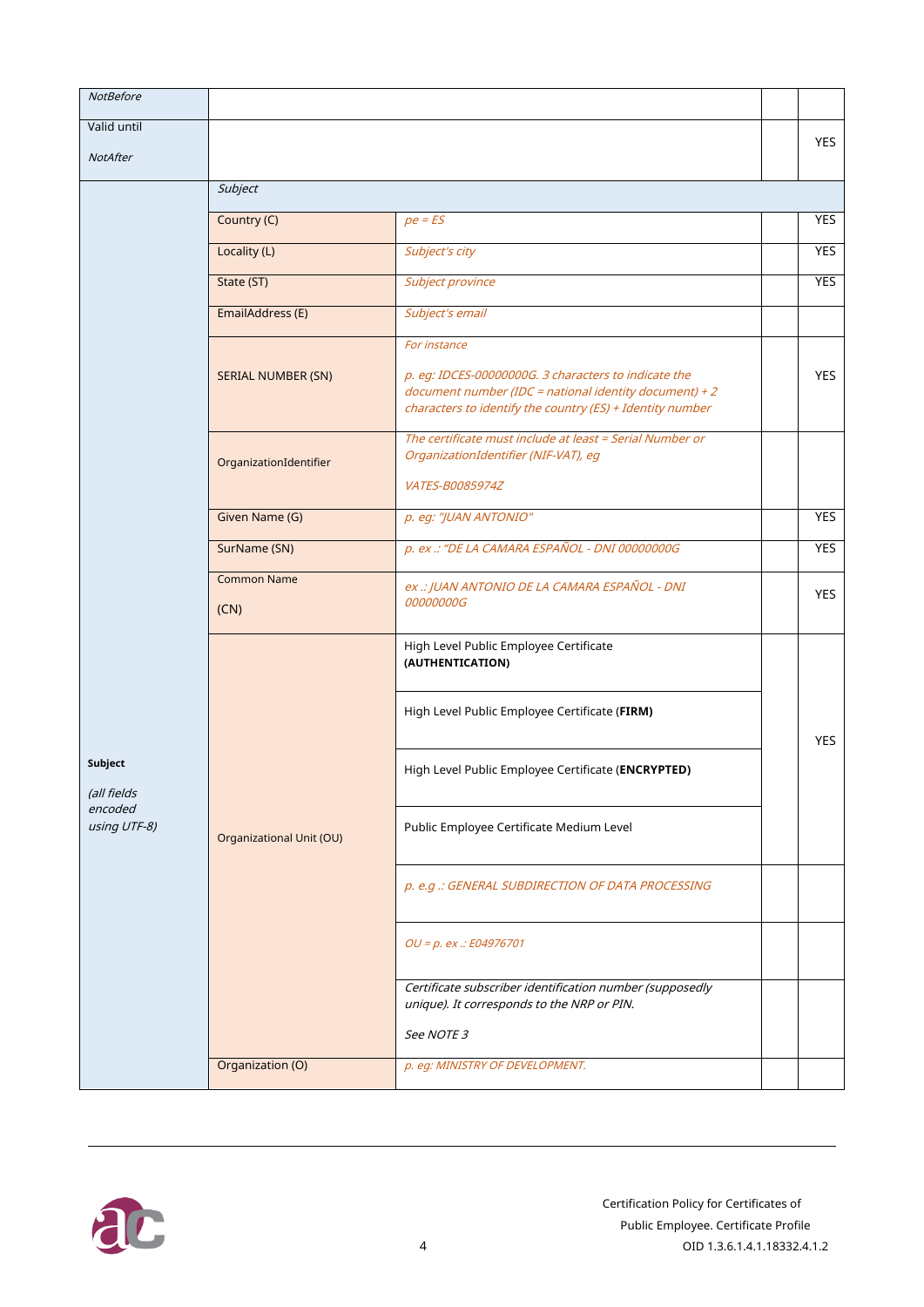|                                      | Title (T)                                                                 |                          | p. eg: PROGRAMMER ANALYST. Descriptive name of the position<br>or position held by the person responsible for the certificate |            |  |  |  |
|--------------------------------------|---------------------------------------------------------------------------|--------------------------|-------------------------------------------------------------------------------------------------------------------------------|------------|--|--|--|
|                                      | 2.5.29.17<br>Alternative name of the subject<br>$\mathbb{Z}^{\mathbb{Z}}$ |                          |                                                                                                                               |            |  |  |  |
|                                      | e-mail example: pedro@cial.com                                            |                          |                                                                                                                               |            |  |  |  |
|                                      | <b>DNSName</b>                                                            |                          |                                                                                                                               |            |  |  |  |
|                                      | <b>Directory Name</b>                                                     |                          |                                                                                                                               |            |  |  |  |
|                                      | High level                                                                | 2.16.724.1.3.            | High Level Public Employee Certificate<br>(AUTHENTICATION)                                                                    |            |  |  |  |
|                                      |                                                                           | 5.7.1.1                  | High Level Public Employee Certificate (SIGNATURE)                                                                            | <b>YES</b> |  |  |  |
|                                      |                                                                           |                          | High Level Public Employee Certificate (CIFRADO)                                                                              |            |  |  |  |
|                                      | Medium level                                                              | 2.16.724.1.3.<br>5.7.2.1 | Public Employee Certificate Medium Level                                                                                      |            |  |  |  |
|                                      | High level                                                                | 2.16.724.1.3.<br>5.7.1.2 | p. eg: MINISTRY OF DEVELOPMENT                                                                                                | <b>YES</b> |  |  |  |
|                                      | Medium level                                                              | 2.16.724.1.3.<br>5.7.2.2 |                                                                                                                               |            |  |  |  |
|                                      | High level                                                                | 2.16.724.1.3.<br>5.7.1.3 | p. eg: S2833002                                                                                                               | <b>YES</b> |  |  |  |
| Alternative name<br>of the subject - | Medium level                                                              | 2.16.724.1.3.<br>5.7.2.3 |                                                                                                                               |            |  |  |  |
| SubjectAlternativeN<br>love          | High level                                                                | 2.16.724.1.3.<br>5.7.1.4 | p. eg: 00000000G                                                                                                              | <b>YES</b> |  |  |  |
|                                      | Medium level                                                              | 2.16.724.1.3.<br>5.7.2.4 |                                                                                                                               |            |  |  |  |
|                                      | High level                                                                | 2.16.724.1.3.<br>5.7.1.5 | p. eg: A02APE1056                                                                                                             | <b>YES</b> |  |  |  |
|                                      | Medium level                                                              | 2.16.724.1.3.<br>5.7.2.5 |                                                                                                                               |            |  |  |  |
|                                      | High level                                                                | 2.16.724.1.3.<br>5.7.1.6 | Ex .: "JUAN ANTONIO"                                                                                                          | <b>YES</b> |  |  |  |
|                                      | Medium level                                                              | 2.16.724.1.3.<br>5.7.2.6 |                                                                                                                               |            |  |  |  |
|                                      | High level                                                                | 2.16.724.1.3.<br>5.7.1.7 | Ex .: "FROM THE CAMERA"                                                                                                       | <b>YES</b> |  |  |  |
|                                      | Medium level                                                              | 2.16.724.1.3.<br>5.7.2.7 |                                                                                                                               |            |  |  |  |
|                                      | High level                                                                | 2.16.724.1.3.<br>5.7.1.8 | Ex .: "SPANISH"                                                                                                               | <b>YES</b> |  |  |  |
|                                      | Medium level                                                              | 2.16.724.1.3.<br>5.7.2.8 |                                                                                                                               |            |  |  |  |

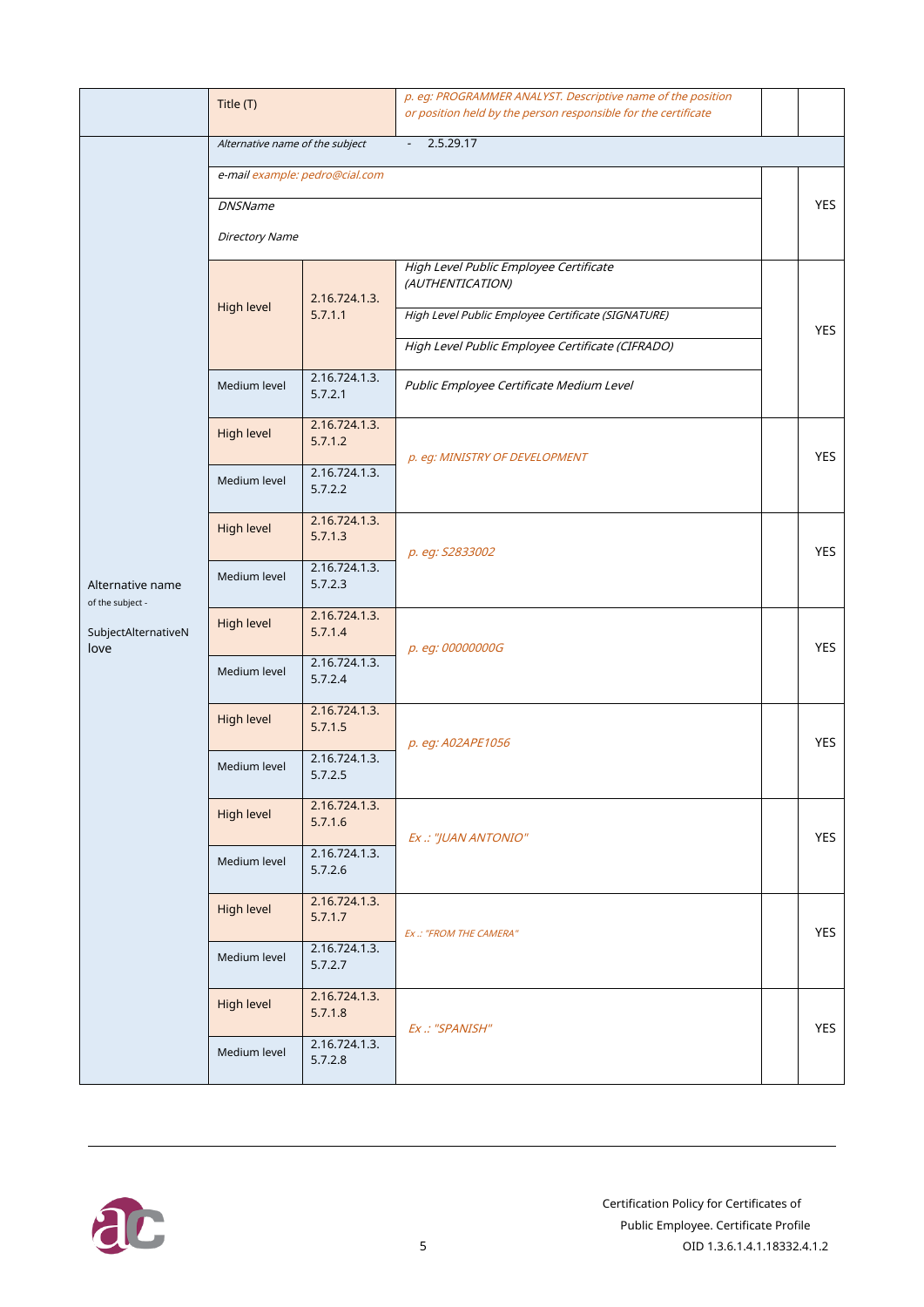|                            | High level                | 2.16.724.1.3.<br>5.7.1.9              | E.g.: juanantonio.delacamara.espanol@mfom.es                                 |  | <b>YES</b> |
|----------------------------|---------------------------|---------------------------------------|------------------------------------------------------------------------------|--|------------|
|                            | Medium level              | 2.16.724.1.3.<br>5.7.2.9              |                                                                              |  |            |
|                            | High level                | 2.16.724.1.3.<br>5.7.1.10             | p. e.g .: GENERAL SUBDIRECTION OF DATA PROCESSING                            |  | <b>YES</b> |
|                            | Medium level              | 2.16.724.1.3.<br>5.7.2.10             |                                                                              |  |            |
|                            | High level                | 2.16.724.1.3.<br>5.7.1.11             | p. e.g .: PROGRAMMER ANALYST (                                               |  | <b>YES</b> |
|                            | Medium level              | 2.16.724.1.3.<br>5.7.2.11             |                                                                              |  |            |
|                            |                           | SubjectDirectoryAttributes - 2.5.29.9 |                                                                              |  |            |
|                            | 2.5.4.13                  |                                       | Description                                                                  |  |            |
|                            | 2.5.4.20                  |                                       | TelephoneNumber                                                              |  |            |
|                            | 2.5.4.23                  |                                       | Facsimile                                                                    |  |            |
|                            | 2.5.4.9                   |                                       | <b>StreetAddress</b>                                                         |  |            |
|                            | 2.5.4.16                  |                                       | <b>PostalAddress</b>                                                         |  |            |
|                            | 2.5.4.17                  |                                       | PostalCode                                                                   |  |            |
|                            | 1.3.6.1.4.1.18332.10.10   |                                       | Example: SHA256-gsq33wq / udldyk5ZN84paMeYx                                  |  |            |
| SubjectDirect              | 1.3.6.1.4.1.18332.10.10.1 |                                       | Example: https://www.anf.es/app/ + (AR<br>locator = OID1.3.6.1.4.1.18332.19) |  |            |
| oryAttributes              | 2.5.4.2                   |                                       | knowldgeinformation                                                          |  |            |
|                            | 2.5.4.65                  |                                       | Pseudonym -Pseudonym                                                         |  |            |
|                            |                           |                                       | (chosen by the subscriber)                                                   |  |            |
|                            | 1.3.6.1.4.1.18332.30.1    |                                       | Full name of the country to which the issue corresponds                      |  |            |
|                            | 1.3.6.1.4.1.18332.40.1    |                                       | pe Recognized certificate                                                    |  |            |
|                            | 1.3.6.1.4.1.18332.42.1    |                                       |                                                                              |  |            |
|                            | 1.3.6.1.4.1.18332.42.11   |                                       |                                                                              |  |            |
|                            | 1.3.6.1.4.1.18332.42.13   |                                       |                                                                              |  |            |
|                            | 1.3.6.1.4.1.18332.47.1    |                                       | Example = $8 & 1EB4F96F$                                                     |  |            |
|                            | 1.3.6.1.4.1.18332.47.3    |                                       | <b>HSM</b> token model                                                       |  |            |
|                            | 1.3.6.1.4.1.18332.600     |                                       | Example: AR Manager desktop v.3.6                                            |  |            |
| 1.3.6.1.4.1.18332.1<br>9   | Example 33993893-503677   |                                       |                                                                              |  |            |
| 1.3.6.1.4.1.18332.1<br>9.1 |                           | Example 26144-56501328 3643648640     |                                                                              |  |            |

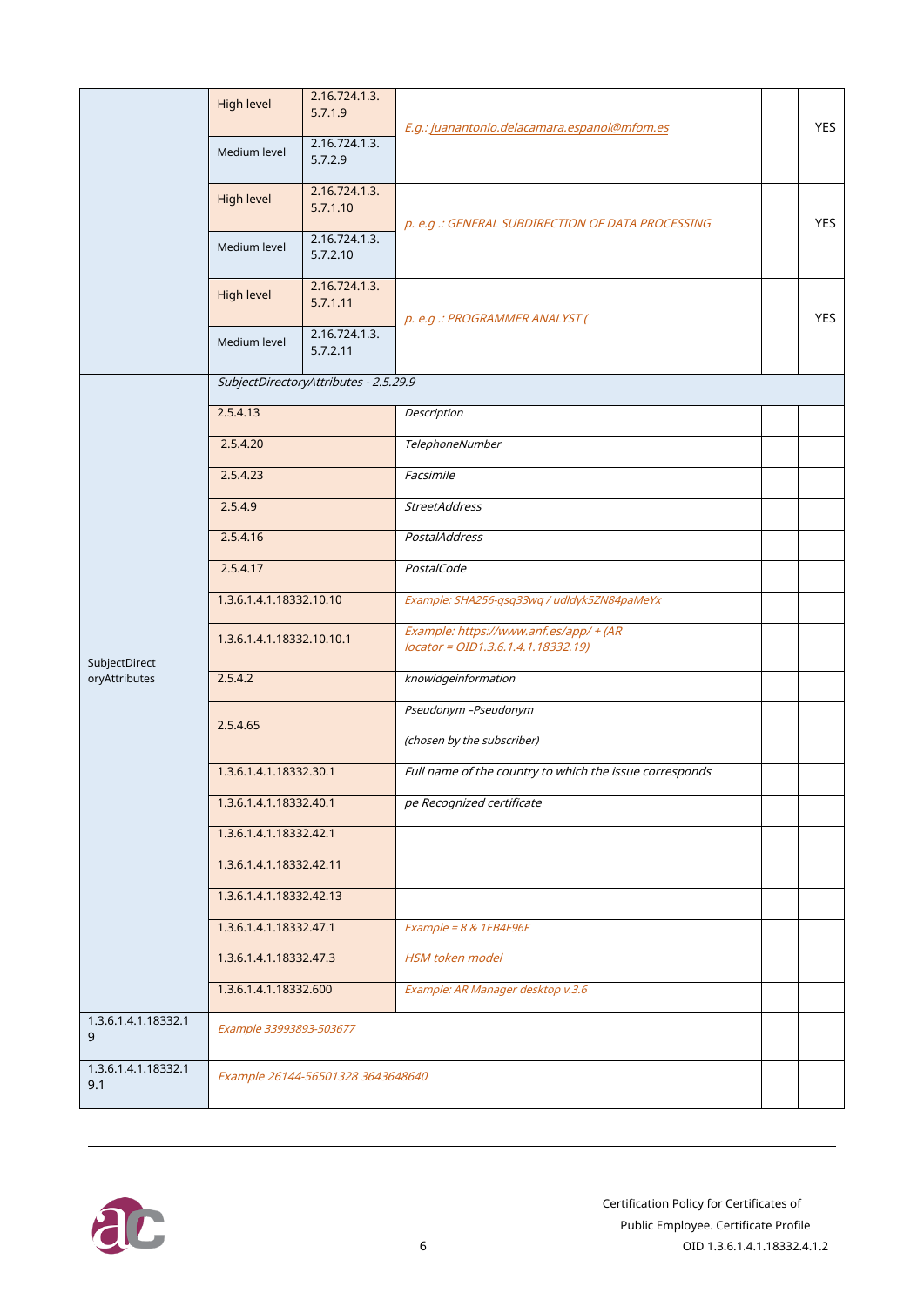| Identifier of the<br>subject key -<br>Subject Key<br>Identifier | Hash in SHA1 of the public key used to sign the certificate |                                                                                     |                                                                                                |  | <b>YES</b> |
|-----------------------------------------------------------------|-------------------------------------------------------------|-------------------------------------------------------------------------------------|------------------------------------------------------------------------------------------------|--|------------|
| SubjectPublic<br>KeyInfo                                        | RSA (2048) NIST P-256                                       |                                                                                     |                                                                                                |  | <b>YES</b> |
|                                                                 |                                                             | [1] Access to authority information                                                 |                                                                                                |  |            |
|                                                                 |                                                             |                                                                                     | Access method = Certificate Status Protocol                                                    |  | <b>YES</b> |
| Access to the<br>information of                                 | AccessMethod [1]                                            | online (1.3.6.1.5.5.7.48.1)                                                         |                                                                                                |  |            |
| issuing entity                                                  | AccessLocation [1]                                          | Alternative name: URL = http: //                                                    |                                                                                                |  | YES        |
|                                                                 | 1.3.6.1.5.5.7.48.2<br>AccessMethod [2]                      |                                                                                     |                                                                                                |  |            |
|                                                                 | <b>AccessLocation</b> [2]                                   | $URL =$                                                                             |                                                                                                |  |            |
| Points of<br><b>CRL</b> distribution                            | cRLDistributionPoint [1]                                    | [1] CRL distribution point<br>Distribution point name:<br>Full name:<br>Url address |                                                                                                |  | <b>YES</b> |
|                                                                 | DistributionPoint [2]                                       |                                                                                     |                                                                                                |  |            |
|                                                                 | DistributionPoint [3]                                       |                                                                                     |                                                                                                |  |            |
| Declarations of<br>certificates                                 | QcCompliance                                                | <b>Signature of</b><br>(HIGH LEVEL) and<br>(MEDIUM LEVEL)                           | Present if the certificate is issued<br>with the qualification of recognized.<br>Annex I eIDAS |  | <b>YES</b> |
|                                                                 | QcSSCD                                                      | <b>ONLY included</b><br>in the type<br><b>High level</b><br>(FIRM)                  | <b>ONLY if the device is SSCD</b><br>Secure Signature Creation Device<br>(SSCD)                |  | YES        |
|                                                                 | QcType-esign                                                | Signature of<br>(HIGH LEVEL) and<br>(MEDIUM LEVEL)<br>QcType 1<br>FIRM-             | QcType 1 reviewed<br>ETSI EN 319 412-5<br>https://anf.es/en/                                   |  | YES        |
| recognized<br>Qualified Certificate<br>Statement                | QcPDS                                                       | (HIGH LEVEL)<br>(MEDIUM LEVEL)                                                      | URL that allows access to all PKI<br>policies in English. Https protocol                       |  | <b>YES</b> |

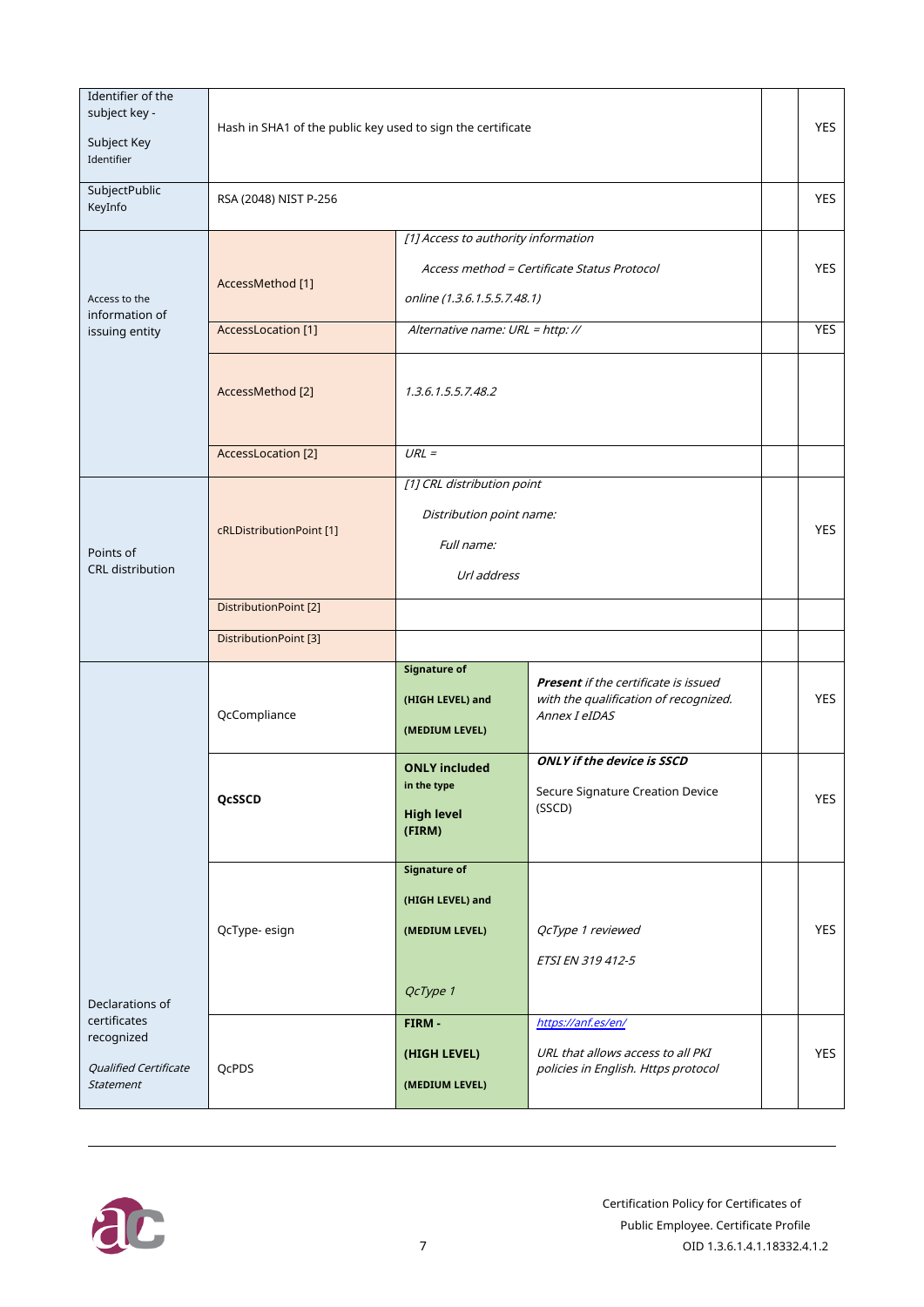| TSI EN 319 412-1,                  |                      |                     |                                     | ETSI EN 319 412-5                       |            |
|------------------------------------|----------------------|---------------------|-------------------------------------|-----------------------------------------|------------|
| formerly ETSI TS 101               |                      |                     | <b>Signature of</b>                 |                                         |            |
| 862                                | QcLimitValue         |                     |                                     | Limit amount of liability assumed by    |            |
|                                    |                      |                     | (HIGH LEVEL) and                    | the issuer expressed in EUROS           | YES        |
|                                    |                      |                     | (MEDIUM LEVEL)                      |                                         |            |
|                                    |                      |                     |                                     | Integer: $= 15$                         |            |
|                                    |                      |                     | <b>Signature of</b>                 | ([ETSI EN 319 412-5]                    |            |
|                                    | QcEuRetentionPeriod  |                     | (HIGH LEVEL) and                    | describes the retention period          | <b>YES</b> |
|                                    |                      |                     | (MEDIUM LEVEL)                      | of all the relevant information for the |            |
|                                    |                      |                     |                                     | use of a certificate, after the         |            |
|                                    |                      |                     |                                     | expiration of this)                     |            |
|                                    |                      |                     | <b>Signature of</b>                 | To indicate natural person              |            |
|                                    | semnaticsId-Natural  |                     | (HIGH LEVEL) and                    | semantics defined by EN 319 412-1       |            |
|                                    |                      |                     | (MEDIUM LEVEL)                      |                                         |            |
|                                    |                      |                     |                                     | [1] Certificate Directive:              |            |
|                                    | PolicyIdentifie<br>r | <b>High level</b>   | (AUTHENTICATION)                    | Identifier of                           |            |
|                                    |                      |                     |                                     | directive = 1.3.6.1.4.1.18332.4.1.1.22  |            |
|                                    |                      | <b>High level</b>   |                                     | [1] Certificate Directive:              |            |
|                                    |                      |                     | (FIRM)                              | Identifier of                           | <b>YES</b> |
|                                    |                      |                     |                                     | directive = 1.3.6.1.4.1.18332.4.1.3.22  |            |
|                                    |                      | <b>High level</b>   |                                     | [1] Certificate Directive:              |            |
|                                    |                      |                     | (ENCRYPTED)                         | Identifier of                           |            |
|                                    |                      |                     |                                     | directive = 1.3.6.1.4.1.18332.4.1.4.22  |            |
| Directives of the<br>certificate - |                      | <b>Medium level</b> |                                     | [1] Certificate Directive:              |            |
|                                    |                      |                     |                                     | Identifier of                           | YES        |
| Certificate Policies               |                      |                     |                                     | directive = 1.3.6.1.4.1.18332.4.1.2.22  |            |
|                                    |                      |                     | [2] Certificate Directive:          |                                         |            |
|                                    | PolicyIdentifie<br>r | <b>High level</b>   | Identifier of                       |                                         | <b>YES</b> |
|                                    |                      |                     | directive = 2.16.724.1.3.5.7.1      |                                         |            |
|                                    |                      |                     | [2] Certificate Directive:          |                                         |            |
|                                    |                      | Medium level        | Identifier of                       |                                         | <b>YES</b> |
|                                    |                      |                     | directive = 2.16.724.1.3.5.7.2      |                                         |            |
|                                    | PolicyCPSLocation    |                     | [1,1] Policy certifier information: |                                         |            |
|                                    |                      |                     | Policy certifier ID = CPS           |                                         | <b>YES</b> |
|                                    |                      |                     | Certifier:                          |                                         |            |
|                                    |                      |                     |                                     |                                         |            |

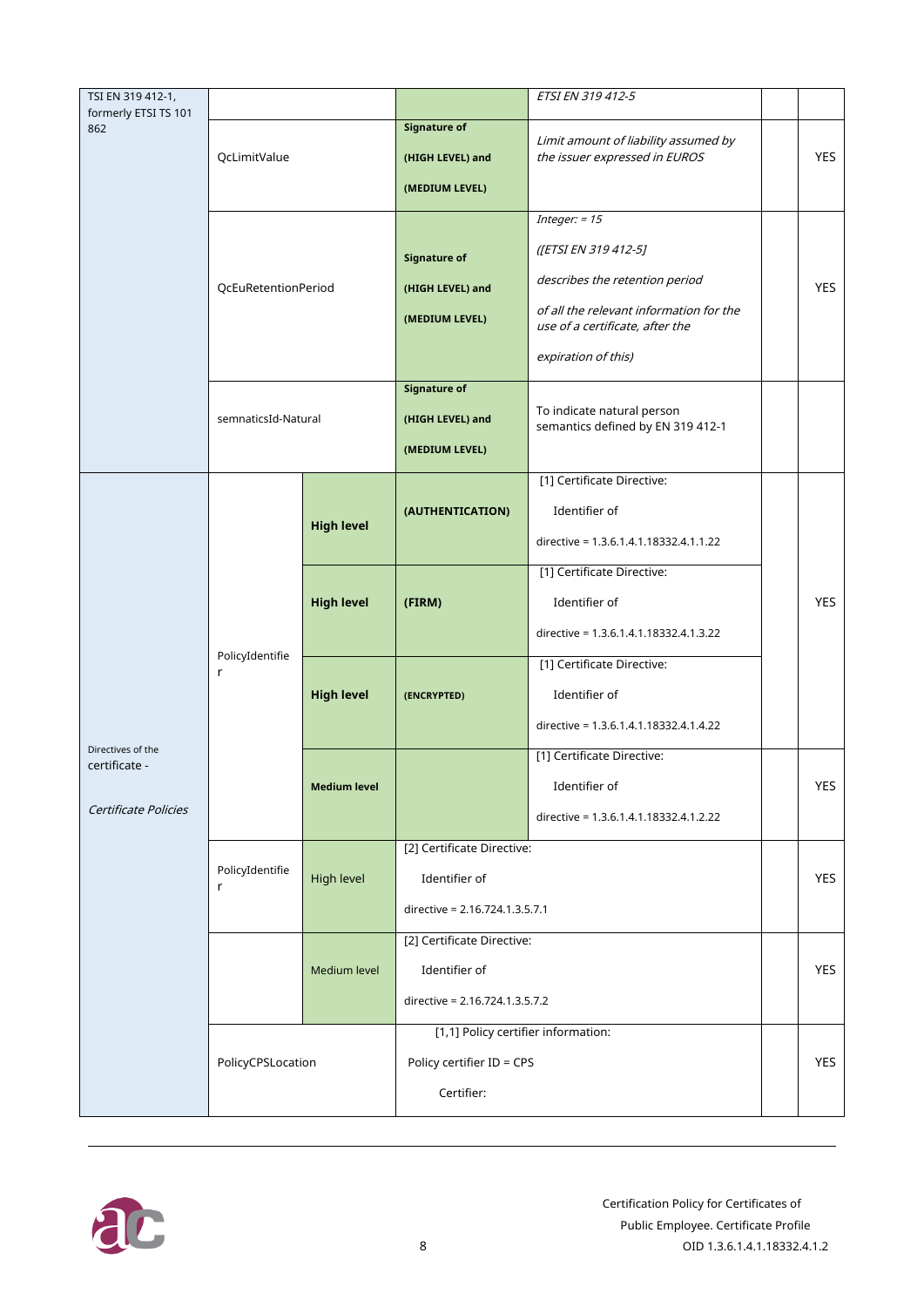|                              |                                                 |                                                               | http://www.anf.es/documentos                                                                                                                                                  |                          |                                                                         |            |            |
|------------------------------|-------------------------------------------------|---------------------------------------------------------------|-------------------------------------------------------------------------------------------------------------------------------------------------------------------------------|--------------------------|-------------------------------------------------------------------------|------------|------------|
|                              |                                                 |                                                               | [1,2] Policy certifier information:                                                                                                                                           |                          |                                                                         |            |            |
|                              |                                                 |                                                               |                                                                                                                                                                               |                          | Policy certifier ID = User Warning                                      |            |            |
|                              | User notice                                     |                                                               | Certifier:                                                                                                                                                                    |                          |                                                                         |            | <b>YES</b> |
|                              |                                                 |                                                               | Notice text = Certificate in accordance with the<br>electronic signature legislation. Before accepting it, check its<br>integrity, limitations, validity and authorized uses. |                          |                                                                         |            |            |
|                              |                                                 | ONLY FOR<br><b>KIND</b>                                       |                                                                                                                                                                               |                          |                                                                         |            |            |
|                              |                                                 | <b>AUTHENTIC</b><br><b>TION AND</b>                           | 0.4.0.2042.1.2                                                                                                                                                                |                          | NCP + (Normalized Certificate Policy<br>requiring a secure user device) |            |            |
|                              | PolicyIdentifie<br>r                            | <b>ONLY FOR</b><br><b>DEVICE</b><br>Or HSM                    |                                                                                                                                                                               |                          |                                                                         |            |            |
|                              | PolicyIdentifie                                 | <b>ONLY FOR</b><br><b>SIGNATURE TYPE</b>                      | <b>TOKEN HSM</b>                                                                                                                                                              |                          | qcp-natural-qscd (0.4.0.194112.1.2)                                     |            |            |
|                              | r                                               | <b>TOKEN</b><br>/ AUTHENTIC<br><b>TION</b><br><b>SOFTWARE</b> |                                                                                                                                                                               |                          | qcp-natural (0.4.0.194112.1.0)                                          |            |            |
|                              |                                                 |                                                               | PrivateOrganization                                                                                                                                                           |                          |                                                                         |            |            |
|                              | BusinessCategory                                |                                                               | GovernmentEntity                                                                                                                                                              |                          |                                                                         |            |            |
| Fields                       |                                                 |                                                               | BusinessEntity                                                                                                                                                                |                          |                                                                         |            |            |
| conditioned by<br>the use of |                                                 |                                                               | Non-commercialEntity                                                                                                                                                          |                          |                                                                         |            |            |
| certificate                  | JurisdictionOfIncorporationLocalityName         |                                                               | Location                                                                                                                                                                      |                          |                                                                         |            |            |
|                              | JurisdictionOfIncorporationStateOrProvinceNa me |                                                               | Province                                                                                                                                                                      |                          |                                                                         |            |            |
|                              | JurisdictionOfIncorporationCountryName          |                                                               |                                                                                                                                                                               | Country                  |                                                                         |            |            |
| Restrictions                 | Type of matter $=$ End entity                   |                                                               |                                                                                                                                                                               |                          |                                                                         |            |            |
| basic                        | Path length restriction = None                  |                                                               |                                                                                                                                                                               |                          |                                                                         | <b>YES</b> |            |
| <b>Basic Constraints</b>     | $CA = FALSE$                                    |                                                               |                                                                                                                                                                               |                          |                                                                         |            |            |
|                              | (HIGH LEVEL) FIRM<br>No repudiation (c0)        |                                                               |                                                                                                                                                                               |                          |                                                                         |            |            |
|                              |                                                 |                                                               | Digital signature                                                                                                                                                             |                          |                                                                         |            |            |
|                              | (HIGH LEVEL) AUTHENTICATION                     |                                                               | KeyEncipherment                                                                                                                                                               |                          |                                                                         |            |            |
| Key usage                    |                                                 | dataEncipherment                                              |                                                                                                                                                                               |                          |                                                                         |            |            |
| Key usage                    |                                                 |                                                               | KeyEncipherment,                                                                                                                                                              |                          |                                                                         |            |            |
|                              | (HIGH LEVEL) Encryption                         |                                                               | dataEncipherment                                                                                                                                                              |                          | <b>YES</b>                                                              |            |            |
|                              | Medium level                                    |                                                               |                                                                                                                                                                               | <b>Digital Signature</b> |                                                                         |            |            |